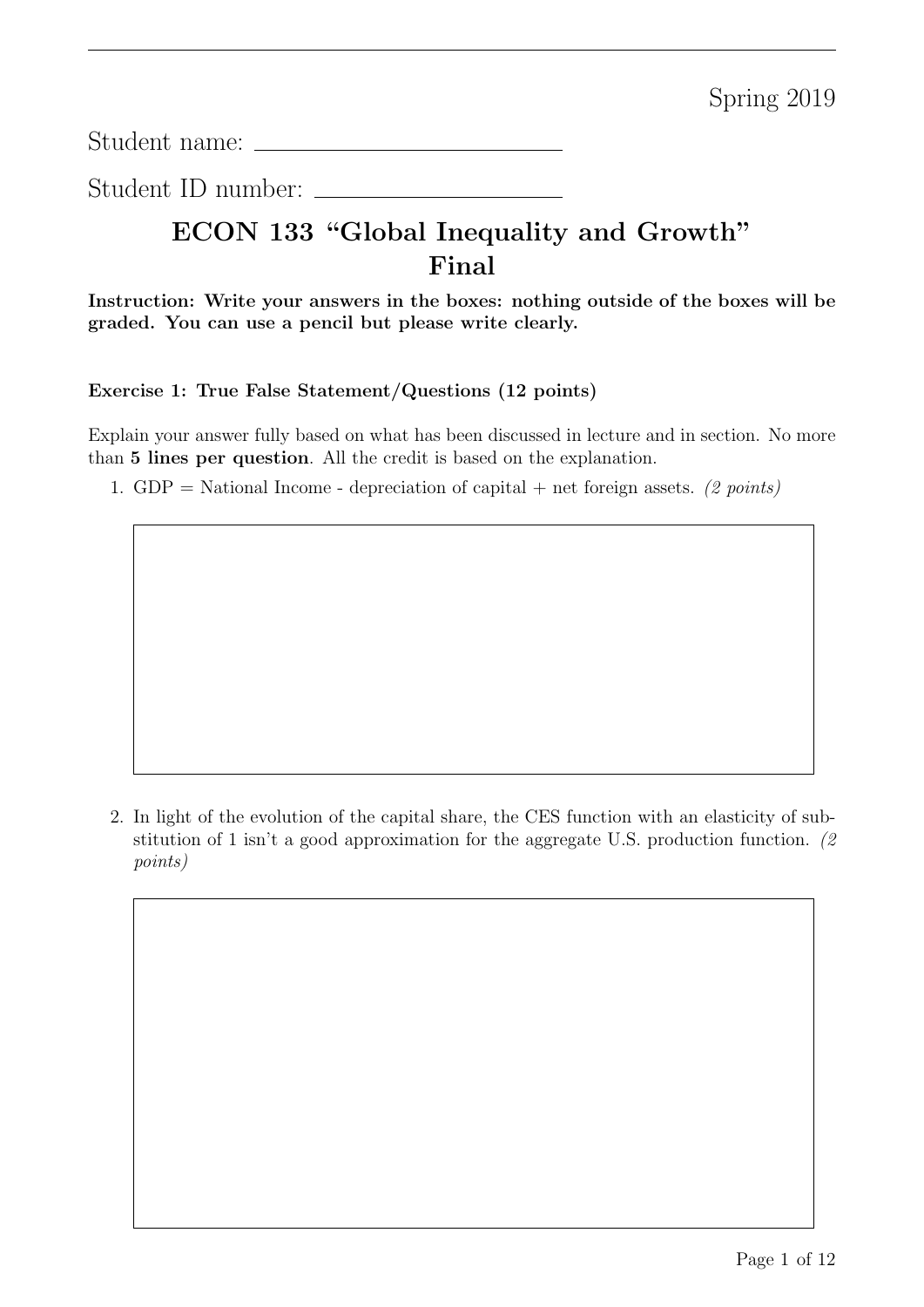3. Suppose that we have two homogeneous groups, one below percentile 90 with an income share of 45 percent and one above percentile 90 with an income share of 55 percent. The Gini Coefficient in this economy is 0.35. (2 points)

4. Since the 2000s, the main driver of the gender gap has been differences in education level between men and women. (2 points)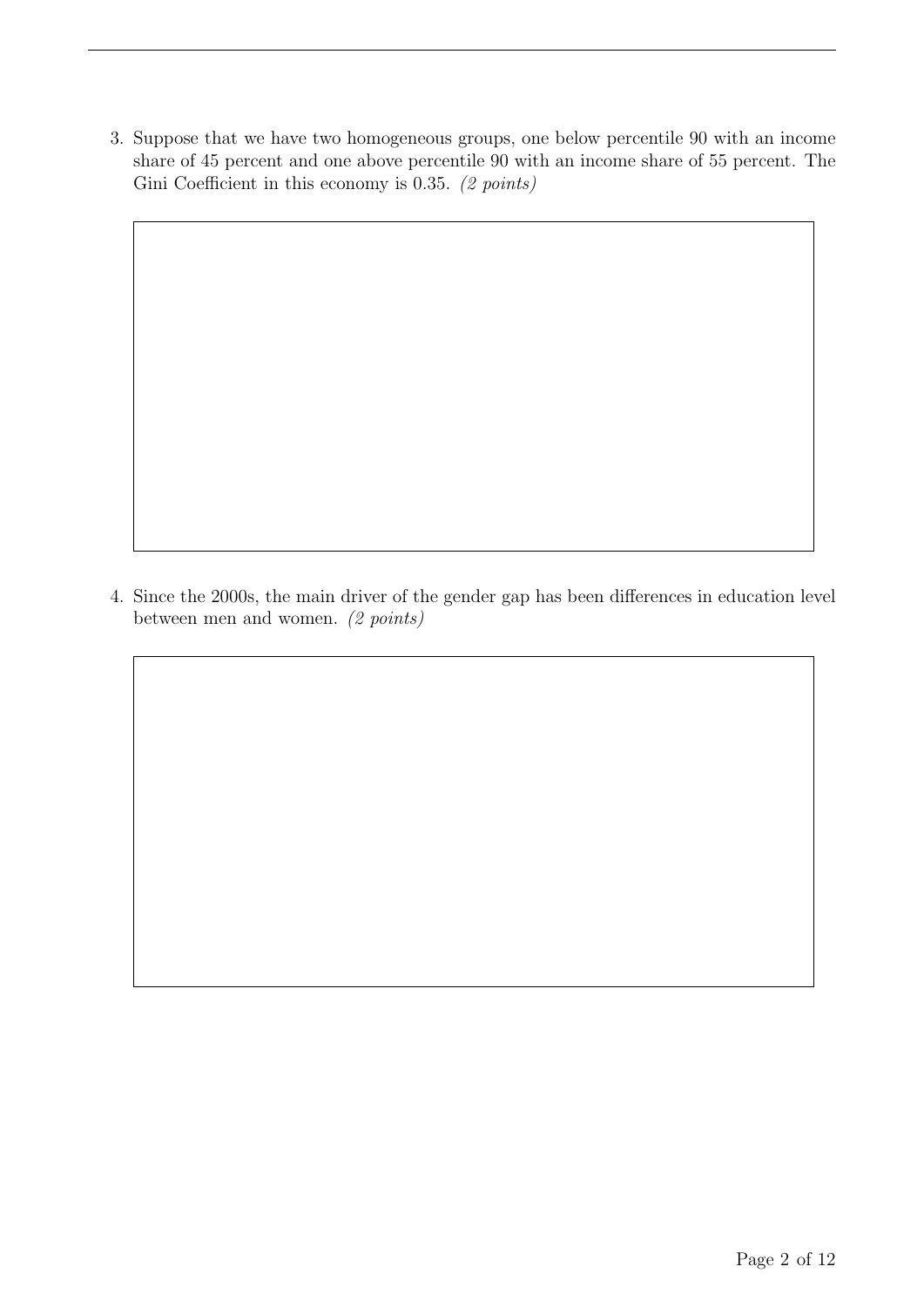5. Since China has a lower tax revenue/GDP ratio than developed economies, its government has a more limited role than in Western countries. (2 points)

6. In a dynamic random shocks model, a larger gap between  $r$  and  $g$  implies a lower Pareto coefficient for the top of the steady-state distribution of wealth.(2 points)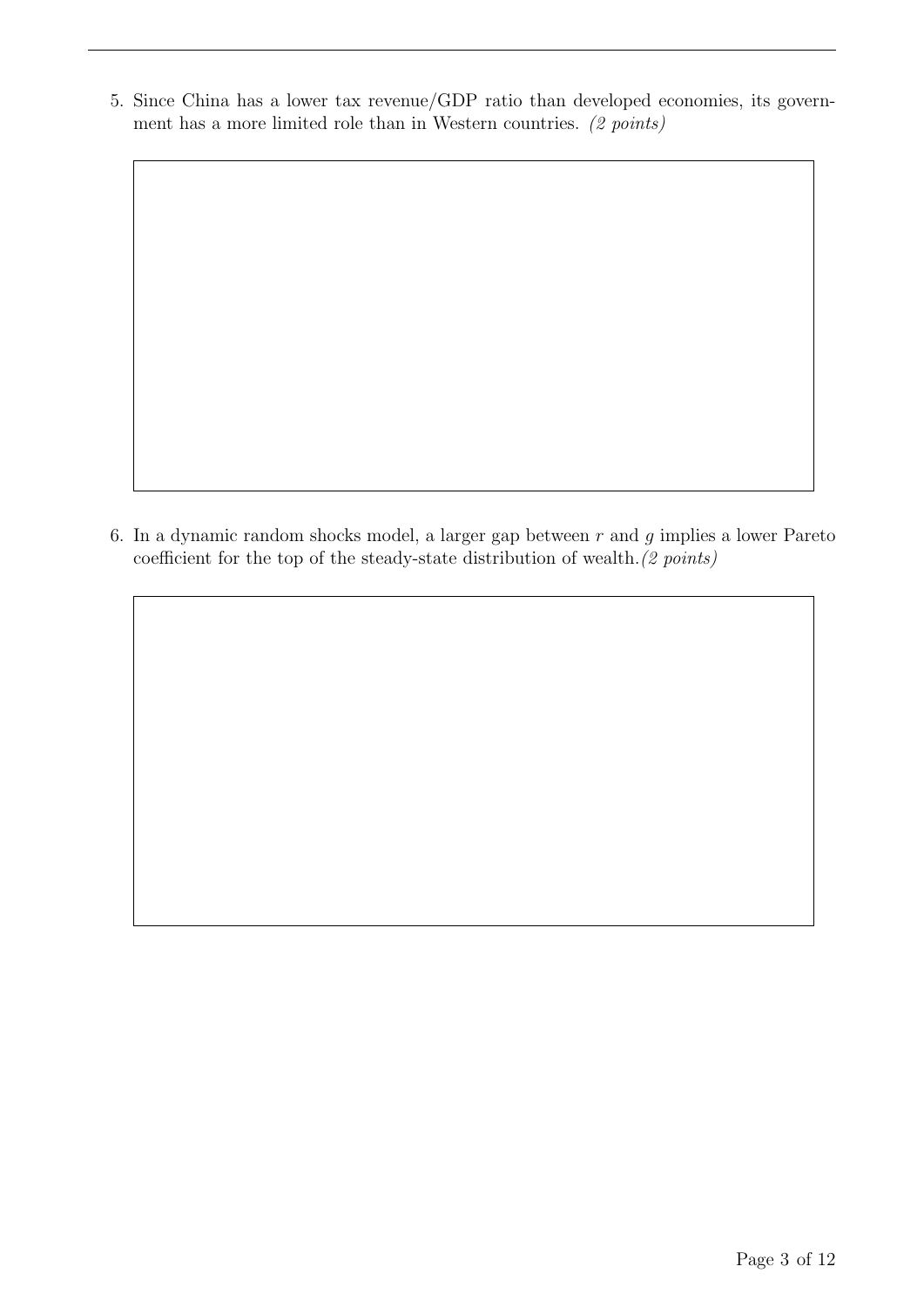## Exercise 2: Wealth Inequality (10 points)

Part A: Modigliani's life-cycle model

Assume that everybody starts working at age 0, works for N years, dies at age L, and leaves no inheritance. Labor income Y is constant at  $\overline{Y}$  during working age; it is 0 afterward. Assume that individuals smooth their consumption  $(C)$  across their life cycle and that there is no growth of the economy and the interest rate is zero.

a) Express individual annual consumption  $C$  and the savings rate  $S$  (both between 0 and N and between N and L) as a function of  $\overline{Y}$ , N and L. (2 points)

b) Use a graph to represent income  $\overline{Y}$ , consumption C, saving S, and wealth A as a function of age. What is the amount of saving an individual will have accumulated at the time when he or she retires? (2 points)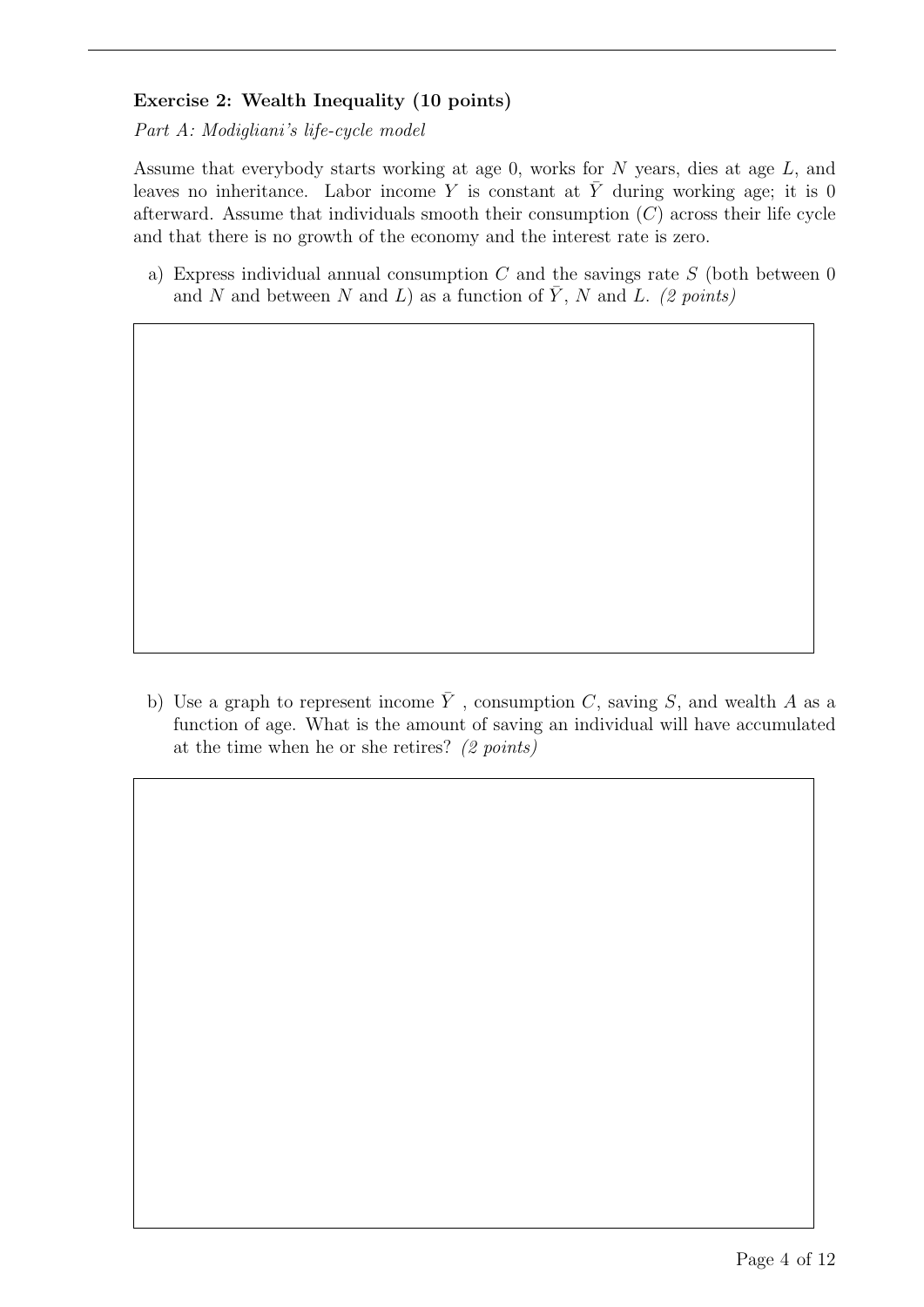c) Can this model explain the inequality (of income or wealth) between two individuals of the same age? Why? (1 point)

d) Recall the parameter  $\mu_t$  in the formula for the aggregate bequest flow seen in lecture. Define this parameter. What value does it take in Modigliani's life-cycle model? (1 point)

e) Now assume  $\mu_t > 1$ . Draw a graph of wealth A as a function of age that is consistent with this assumption. Indicate at least one assumption of the Modigliani model that needs to be relaxed for the wealth accumulation process to take this shape. (1 point)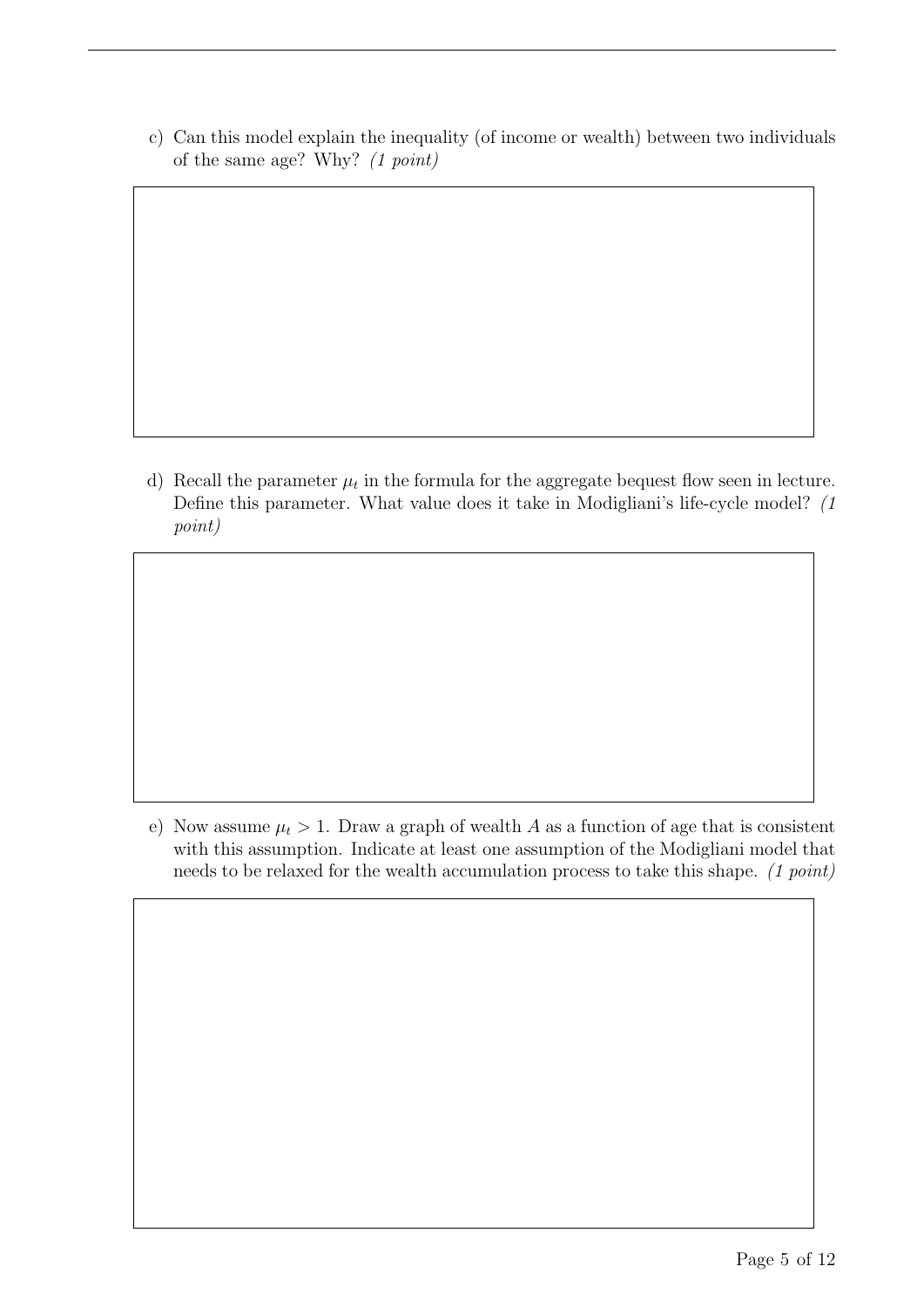## Part B: Inherited Wealth

Modigliani (1986, 1988) defines inherited wealth as  $W_{Bt}^M = \sum_{t-H \leq s \leq t} B_s$  where  $B_s$  is the observed (past) annual inheritance flows over the last  $H$  years.

f) What alternative formula do Kotlikoff and Summers (1981, 1988) propose for  $W_{Bt}$ ? What is the main difference with Modigliani's formula? (1 point)

g) Explain how Piketty, Postel-Vinay and Rosenthal (2013) define  $W_B$ . How does this definition improve over the Modigliani and Kotlikoff and Summers ones? (1 point)

h) Provide a graph with the approximate values of  $\varphi$  over the last century for either Europe or the U.S. (1 point)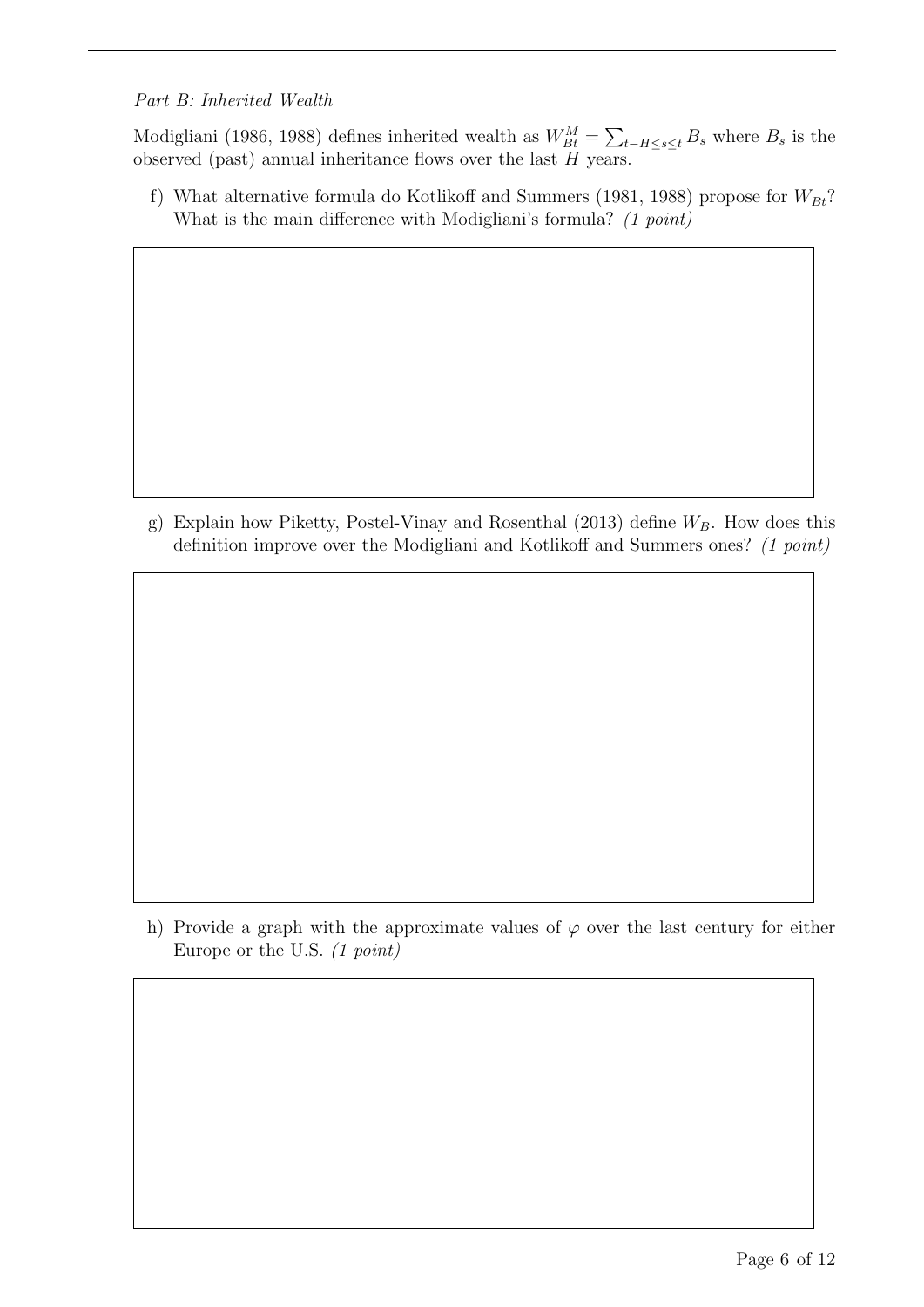### Exercise 3: Taxation (10 points)

Part A: Optimal Labor Income Taxation

a) How have top marginal labor income tax rates changed over the past century in the United States? Explain how top marginal labor income tax rates can affect the concentration of pre-tax income at the top. (1 point)

b) Write the optimal labor income tax rate formula under a Rawlsian social welfare function. Provide the formula and intuition behind the elasticity term in this optimal labor income tax rate formula. (2 points)

Part B: Optimal Capital Taxation

c) Provide one argument supporting the view that it may not be desirable to tax capital if labor income is already taxed. (1 point)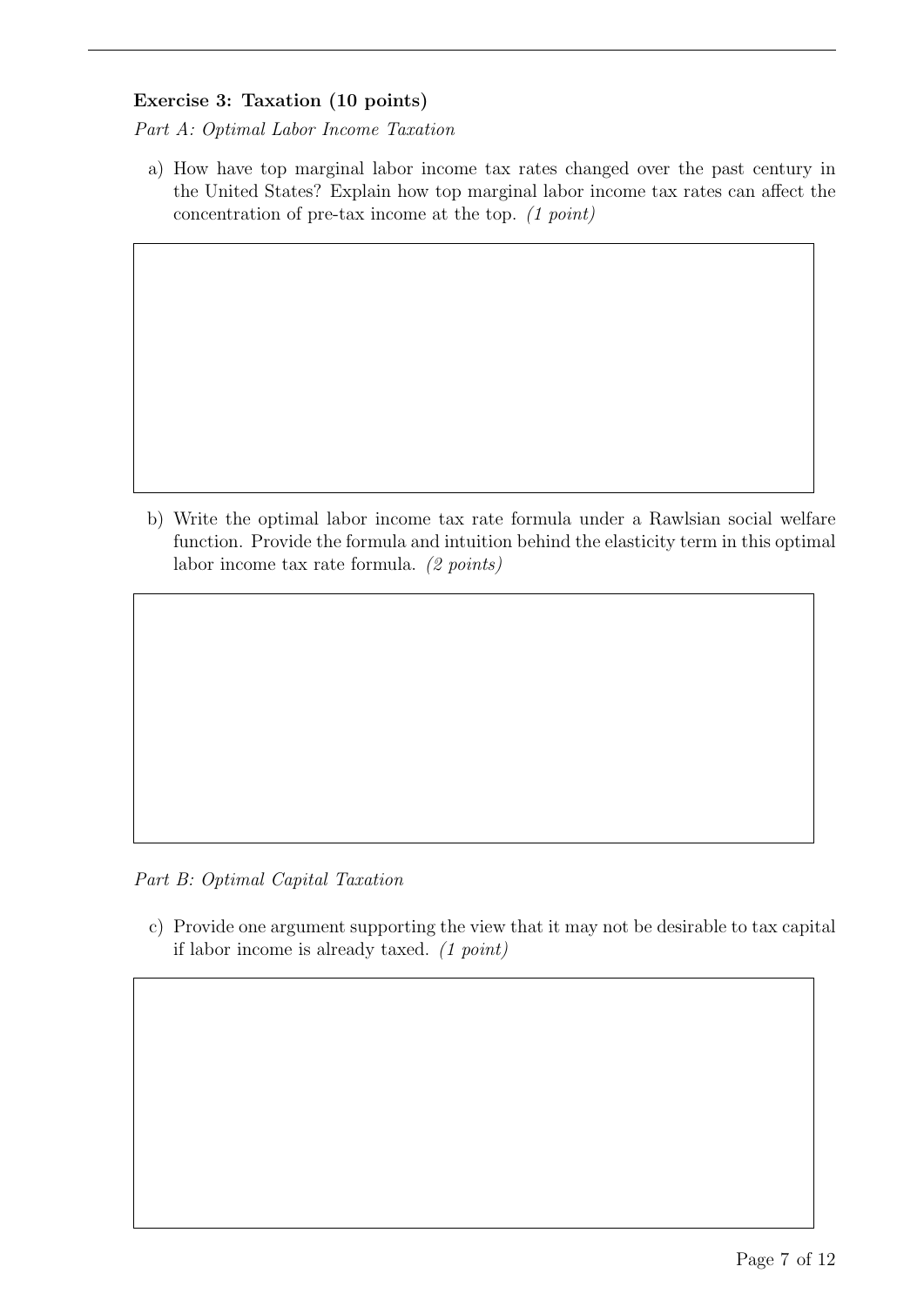d) Explain why the following statement is incorrect: If the tax-base shifting elasticity is zero, then there is no reason to tax capital.  $(1 point)$ 

e) Write the optimal inheritance tax rate formula when the government cares about maximizing the welfare of people born with no inheritance, and explain every term in the formula. (2 points)

Part C: Comparison

f) Why does the optimal tax rate formula differ for labor income vs. bequest taxation? (2 points)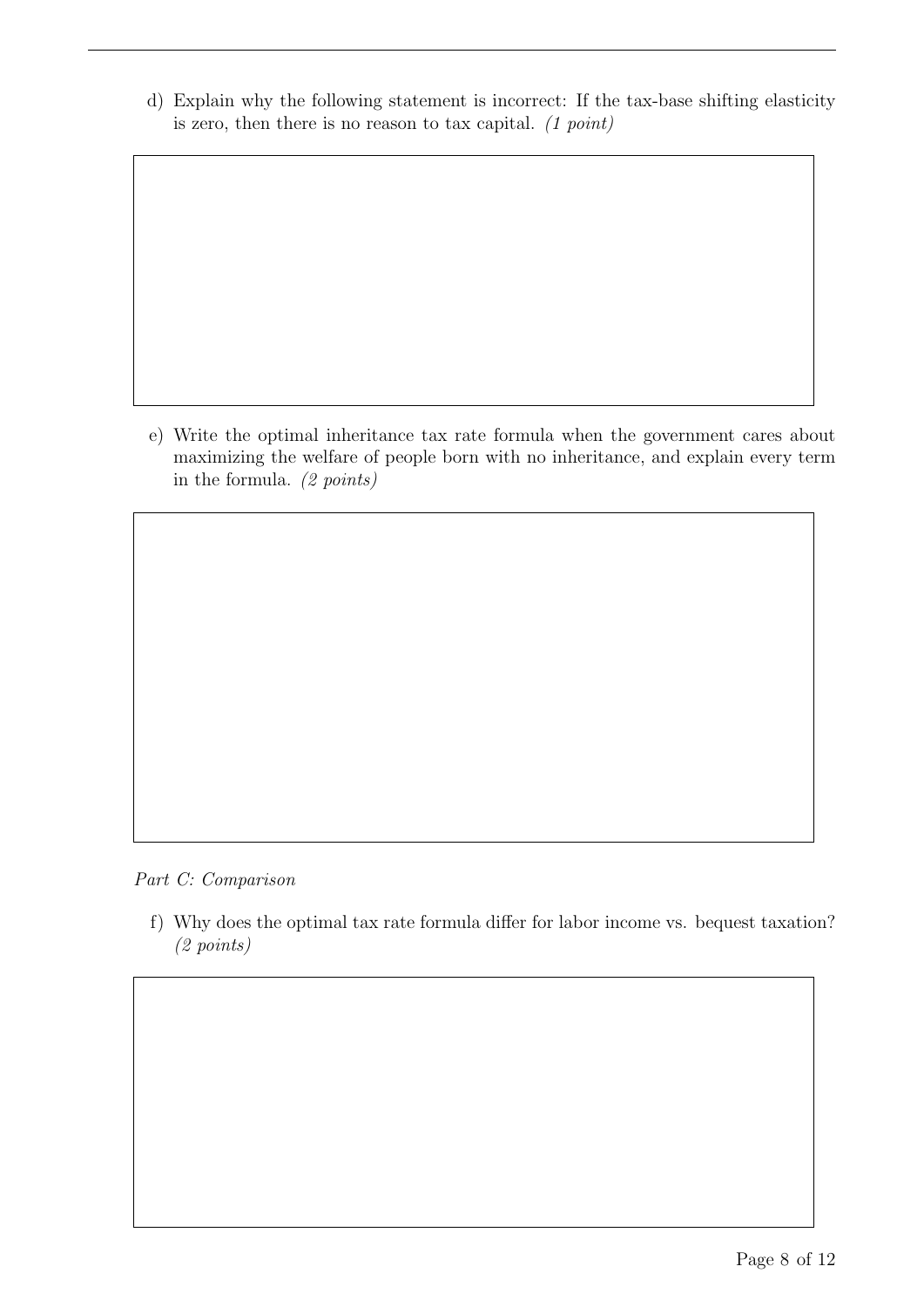g) Empirically, how does the top marginal bequest tax rate compare to the top marginal labor income tax rate in the United States today? How can this be rationalized? (1) point)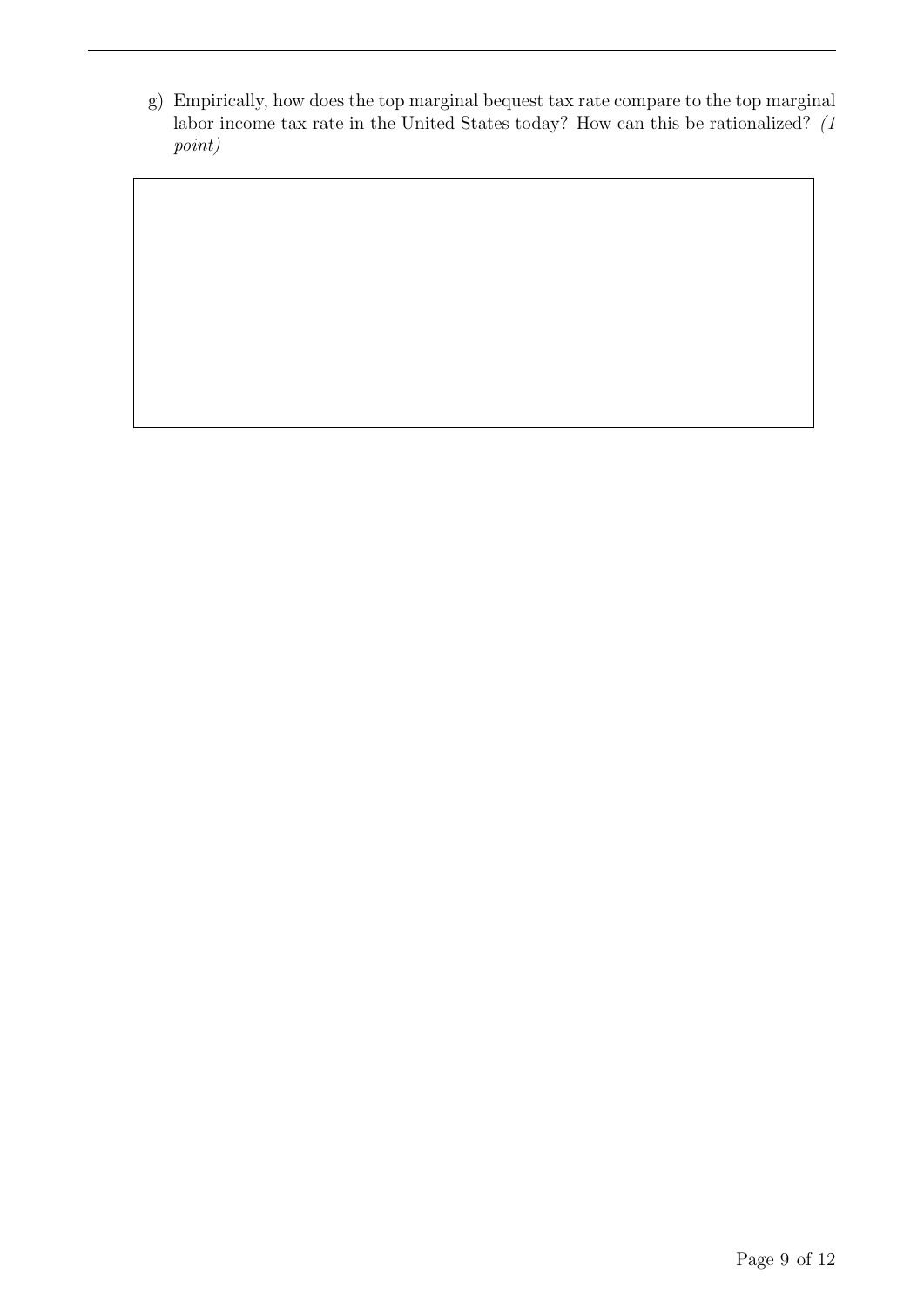#### Exercise 4: Tax avoidance and tax evasion (8 points)

a) Provide a concrete example of a way in which a firm may shift their profits from a high tax to a low tax country. Be as precise as possible. (2 points)

b) Define formula apportionment and explain how it can help solve the problem of corporate tax evasion. It is not necessary to write down the formula if you do not remember it. (2 points)

c) Explain what an integrated corporate tax is and why it could reduce profit-shifting. (2 points)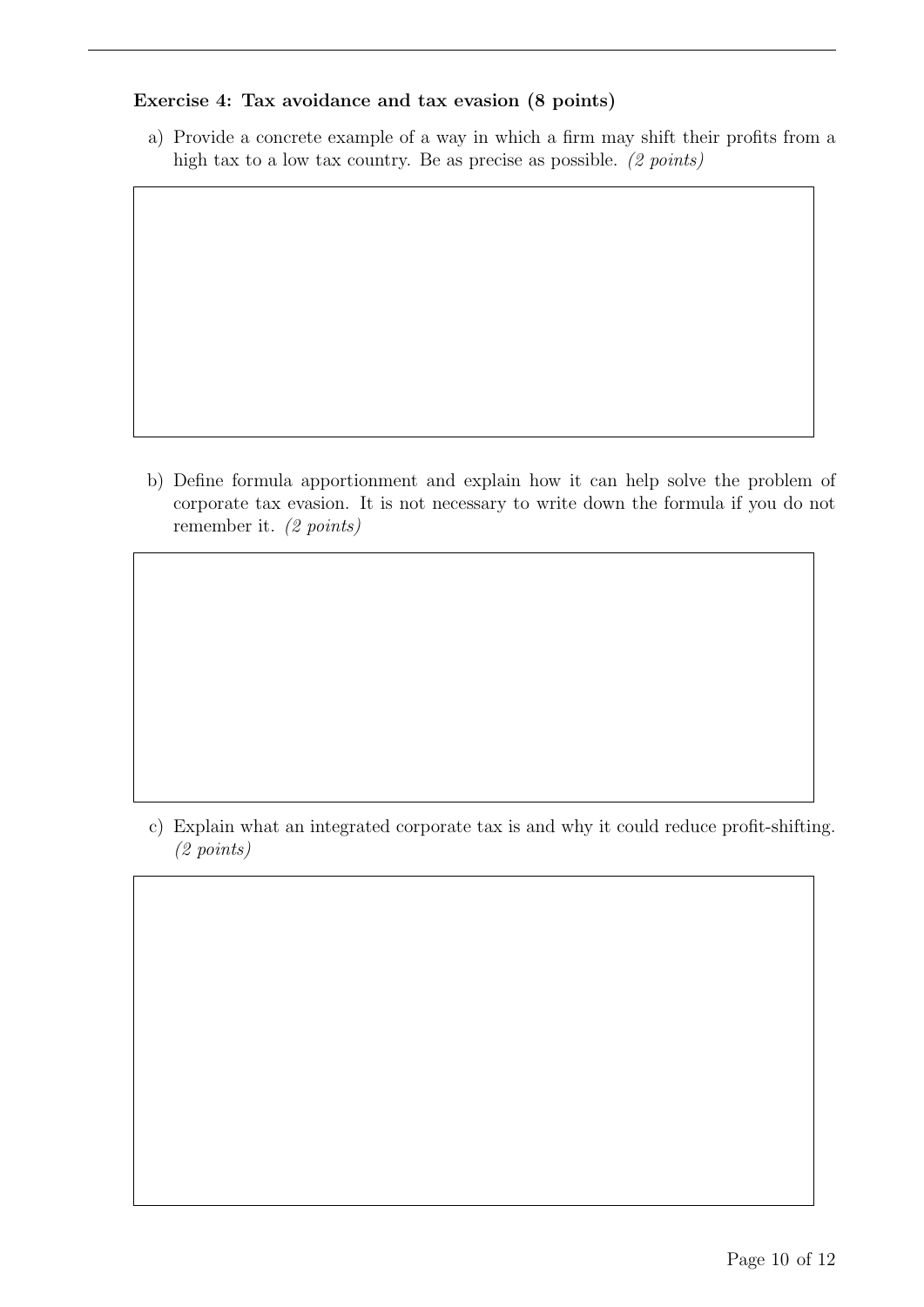d) Assume you are given estimates of the top income share computed using tax returns data. Do these estimates over or underestimate inequality? Explain why. (2 points)

Bonus (2 points): We tweeted an NPR article about the wealth tax ("Why A Wealth Tax Didn't Work In Europe"). Give one reason why European countries abolished their wealth tax. Should the U.S. implement a federal wealth tax, would it face the same problem(s)?